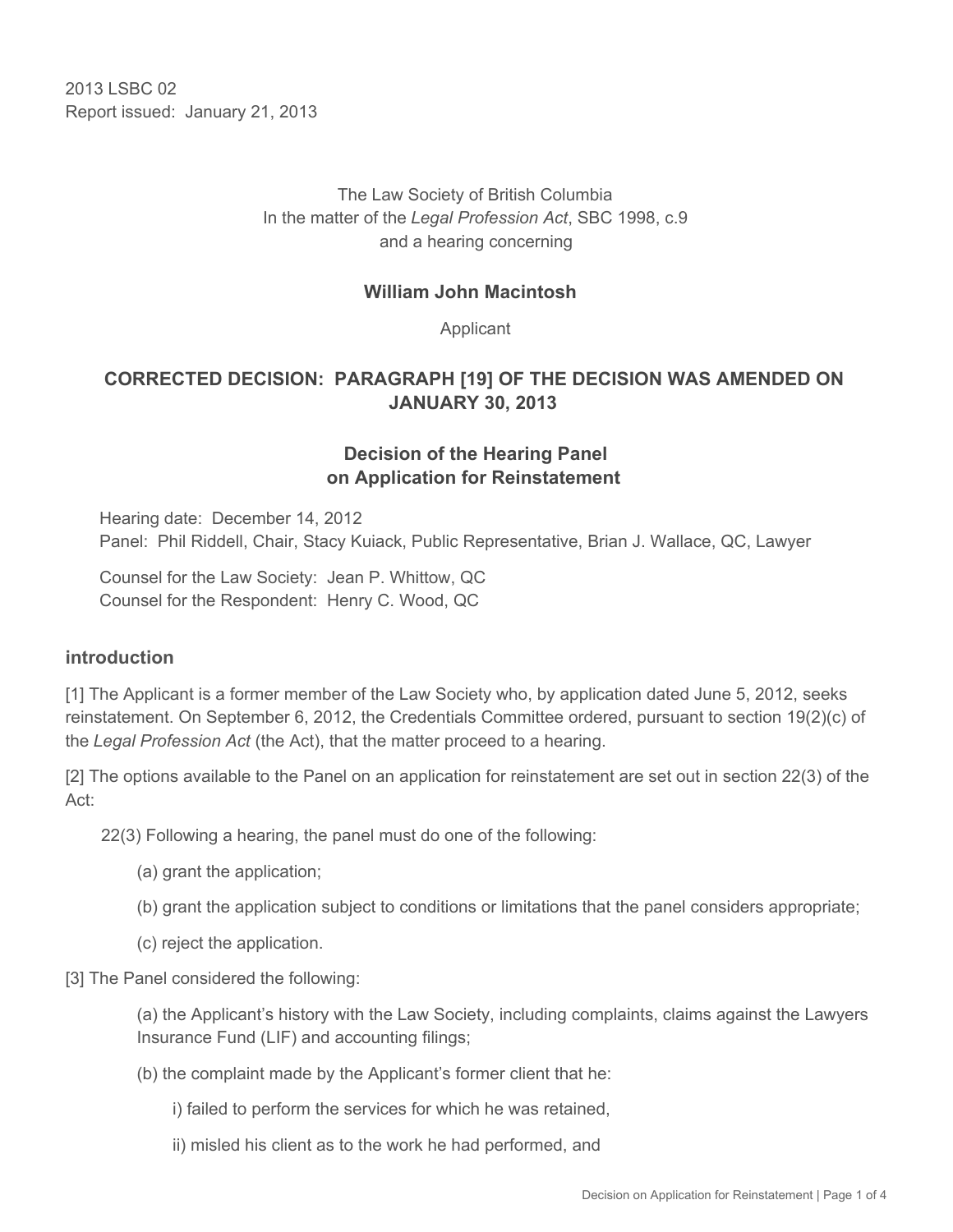iii) rendered bills when he had not performed the work;

(c) the Applicant's medical fitness to practise law; and

(d) the imposition of conditions on the Applicant's practice, in the event the Panel found the Applicant to be fit.

# **Facts**

[4] The Applicant was admitted to the Law Society and called to the bar in December 1985. He practised in several small firms and as a sole practitioner. He became an inactive member as of November 29, 2006, and upon failure to pay fees, ceased to be a member of the Law Society as of January 1, 2008.

[5] The Applicant was the subject of several complaints to the Law Society, all but one of which were closed without disciplinary action. A more serious complaint was made against the Applicant in June 2006 by RO (the complainant). As to that complaint, the Applicant admitted in this hearing that:

(a) in 2004, he did not file the requisite documents to perfect an application to the Federal Court for leave and judicial review of a decision of the Minister of Immigration;

(b) in August 2004, the leave application was dismissed for want of prosecution;

(c) in December 2004, he misrepresented to the complainant, that he had not received the Federal Court decision dismissing the leave application; and

(d) he advised his client that an application could be made to the Immigration Minister, but he procrastinated and did not make the application to the Minister.

[6] The Applicant admitted his conduct at the time of the complaint. He explains, but does not seek to justify, that conduct as having resulted from his being overwhelmed by anxiety and depression. The Applicant says that, at the time, he was being treated for depression but not for anxiety.

[7] The Applicant rendered bills to the complainant totaling \$1,925, although he had not completed the work for which he had been retained. The complainant claimed and LIF repaid the amount the complainant had paid to the Applicant. Despite difficult financial circumstances, the Applicant has since repaid the LIF.

[8] The Discipline Committee considered the complaint on October 2, 2008, and decided, because the Applicant was no longer a member, to record the matter on the Applicant's member file to be considered by the Credentials Committee should the Applicant apply for reinstatement.

[9] The Law Society submits that, had the Applicant retained his membership, the complaint would have given rise to a citation, and that a finding of failing to perform the work and misleading the client would have resulted in a suspension. Counsel cited *Re Simon*, 2012 LSBC 23 and *Re Smiley*, 2006 LSBC 31 as authority for that submission. The Panel agrees that, had the Applicant remained a member, his conduct would have been likely to give rise to a citation and a suspension.

## **STANDARDS FOR REINSTATEMENT**

[10] The test for reinstatement is set out in section 19(1) of the *Legal Profession Act*:

No person may be ... reinstated as a member unless the benchers are satisfied that the person is of good character and repute and is fit to become a barrister and a solicitor of the Supreme Court.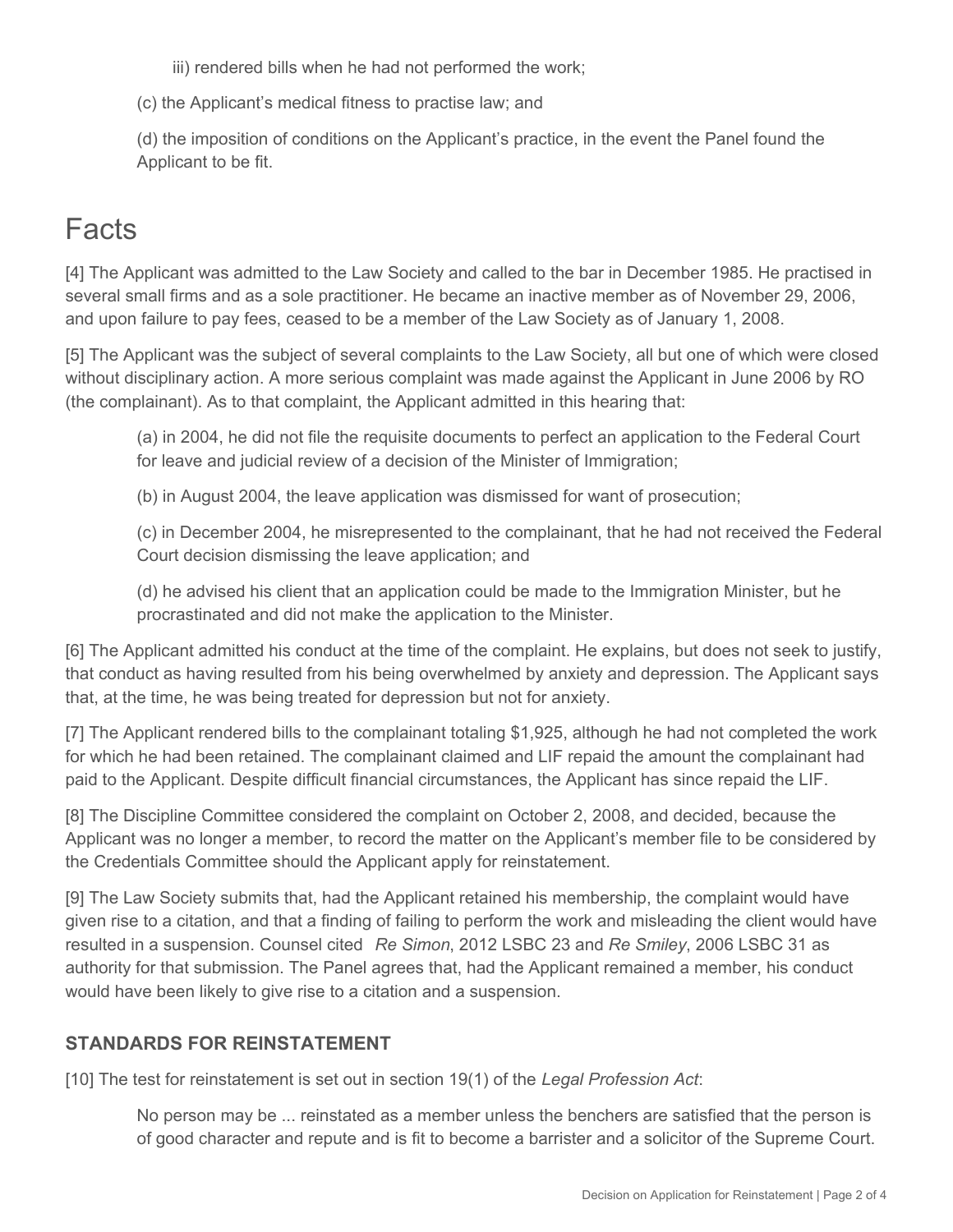[11] Rule 2-67(1) of the Law Society Rules expressly sets out that the Applicant bears the onus of establishing his good character, repute and fitness:

At a hearing under this Division, the onus is on the applicant to satisfy the panel on the balance of probabilities that the applicant has met the requirements of section 19(1) of the Act and this Division.

### **CHARACTER AND REPUTE**

[12] The Applicant filed extensive documentation in support of his application for reinstatement and gave evidence at the hearing. In both the written and oral evidence he took responsibility for his conduct, while offering a persuasive explanation for it. The material the Applicant filed also demonstrates his ability to perform professionally at a high level of competence and his appreciation of the ethical standards required. The application was accompanied by six thoughtful letters of support from lawyers who know the Applicant and are aware of the circumstances of his leaving the profession and of this application.

### **MEDICAL FITNESS**

[13] Dr. Enright, the Applicant's treating psychiatrist, is of the opinion that the Applicant suffers from "chronic, recurring and relapsing general anxiety disorder with concurrent depressive symptoms." Dr. Enright says that the Applicant had previously been "primarily diagnosed as suffering from depression or dysthymia" and that the anxiety had not been addressed. Dr. Enright concludes that the anxiety disorder has been stabilized by medication and that, if the Applicant "maintains his current treatment, there is no reasonable likelihood that ... he would repeat the problematic behaviours disclosed to the Law Society."

[14] Dr. Kline, the Law Society's medical consultant, reviewed the documents provided in support of the application for reinstatement and spoke with Dr. Enright. Dr. Kline is of the opinion that the Applicant is fit to practise with the following conditions:

(a) he be followed by a psychiatrist indefinitely and that he continue to take all anxiety-related medication recommended by his treating physician;

(b) for a period of two years following reinstatement, the treating physician advise the Law Society immediately if the Applicant is not following the medication recommendations and deliver annual reports to the Law Society otherwise confirming compliance; and

(c) the first condition be removed only if recommended by the treating physician after the first two years of reinstatement and after subsequent approval of the Law Society medical consultant.

[15] Counsel for the Law Society submits that reinstatement would be appropriate with the conditions recommended by Dr. Kline, plus conditions that the Applicant practise only immigration law and that he practise under the supervision of a lawyer approved by the Practice Standards Committee.

[16] Counsel for the Law Society notes that Rule 2-69 of the Law Society Rules permits a lawyer to apply to the President to have a condition varied or removed. The President may refer the application to the panel that imposed the condition or to the Credentials Committee.

## **CONCLUSION**

[17] In consideration of the foregoing, we are satisfied that the Applicant is of good character and repute and that, with the conditions below, he is fit to practise as a barrister and a solicitor of the Supreme Court.